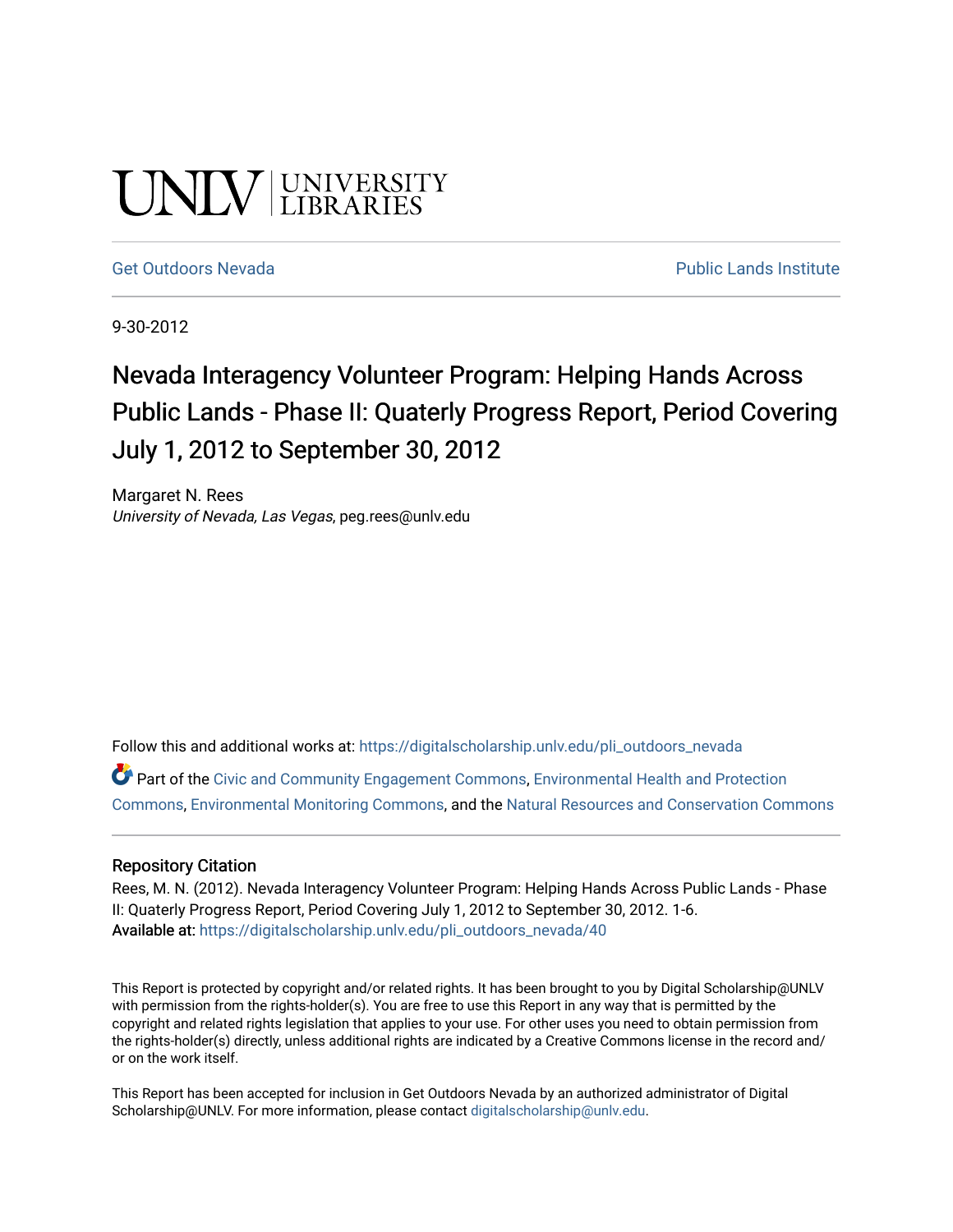

### QUARTERLY PROGRESS REPORT

University of Nevada, Las Vegas Period Covering July 1, 2012 to September 30, 2012

Cooperative Agreement Number H8R07060001 Task Agreement Number J8R07070001

Nevada Interagency Volunteer Program: Helping Hands Across Public Lands - Phase II

#### Executive Summary

- The number of records in the volunteer database is 8,511, an increase from 8,308 in July.
- Results show an average of  $1,094$  visits per month, and an average of 2,729 pages viewed per month.
- Get Outdoors Nevada supported 6 volunteer events in a variety of ways. These events utilized 214 volunteers whom contributed approximately 856 hours of service.
- The team continues planning an altemative bus tour.
- The team rolled out their media plan.
- The IVP team has continued planning for the annual volunteer recognition banquet.
- No volunteer trainings were conducted this quarter, but two are planned for next quarter.

#### Task 1. Refine and maintain a quality Web-based volunteer database.

The Volgistics volunteer database is now populated with 8,511records an increase from 8,308 in July. *(See Figure 1)* 



Fig. 1 above shows the number of records in the database of volunteers.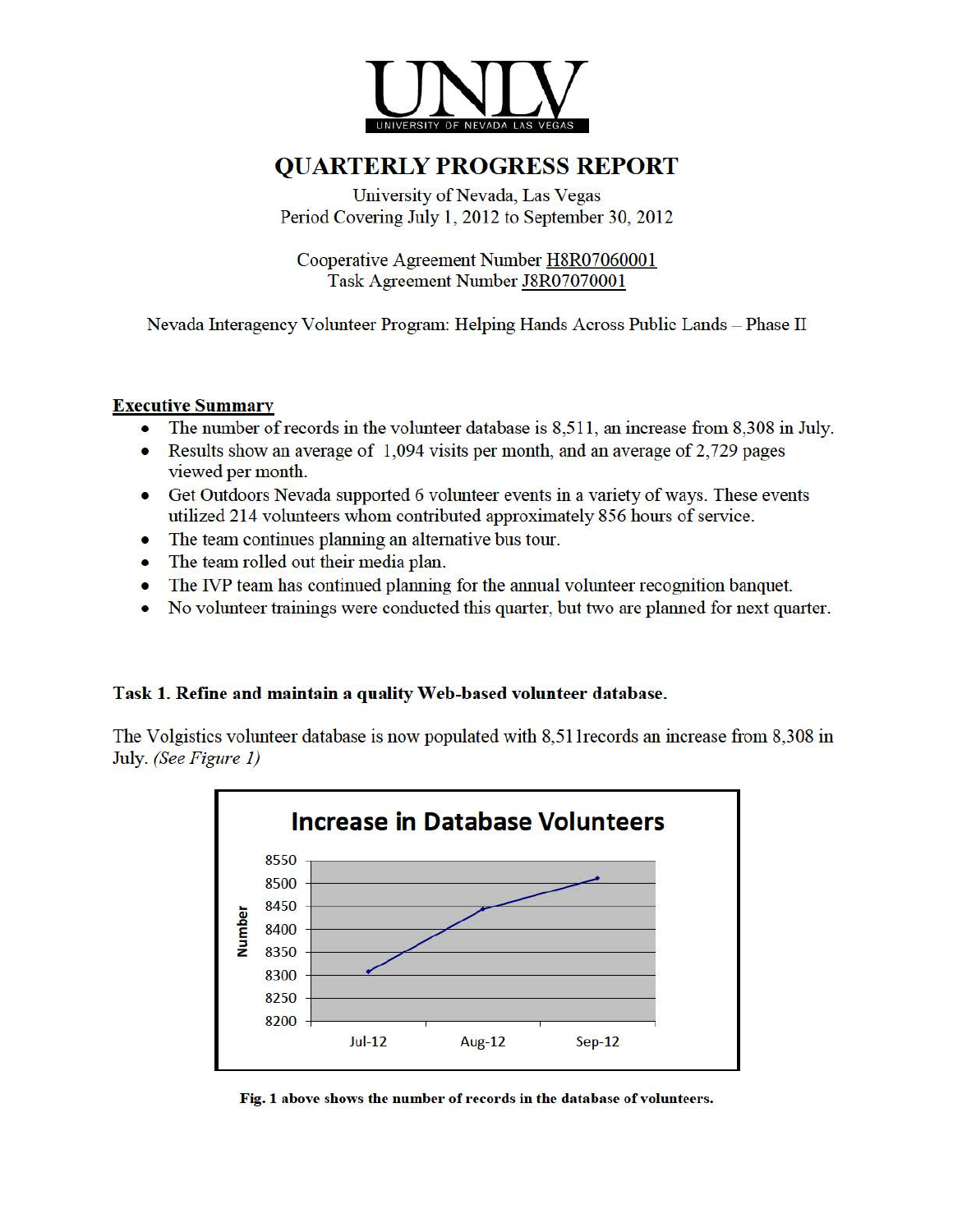#### Task 2. Manage, update, and administer an IVP Website.

Average website activity increased; results are as follows:

- An average of 1,094 visits per month, a increase from an average of 956 visits per month last quarter.
- An average of 2,729 pages viewed per month, a increase from an average of 2,177 visits per month last quarter (See Fig. 2 below.)



Fig. 2 Get Outdoors Nevada Website Activity

#### Task 3. Evaluate and revise, as appropriate, Standard Operating Procedures (SOPs) for all areas of interagency volunteer management.

The Interagency Volunteer Team (IVP) met four times during the quarter, with its primary focus on sustainability, annual volunteer recognition banquet, media campaign, updating charter  $\&$ workplan, and planning for fall events and training schedule.

#### Task 4. Evaluate and update strategies and tools for volunteer recruitment.

The IVP team continues to create and send out a monthly newsletter, which includes information on how to volunteer for upcoming volunteer opportunities. These opportunities include episodic volunteer opportunities, as well as operation volunteer opportunities. The IVP team also continues to recruit volunteers through *volunteer.gov* and their own agency websites.

During this quarter the IVP team attended two community outreach events.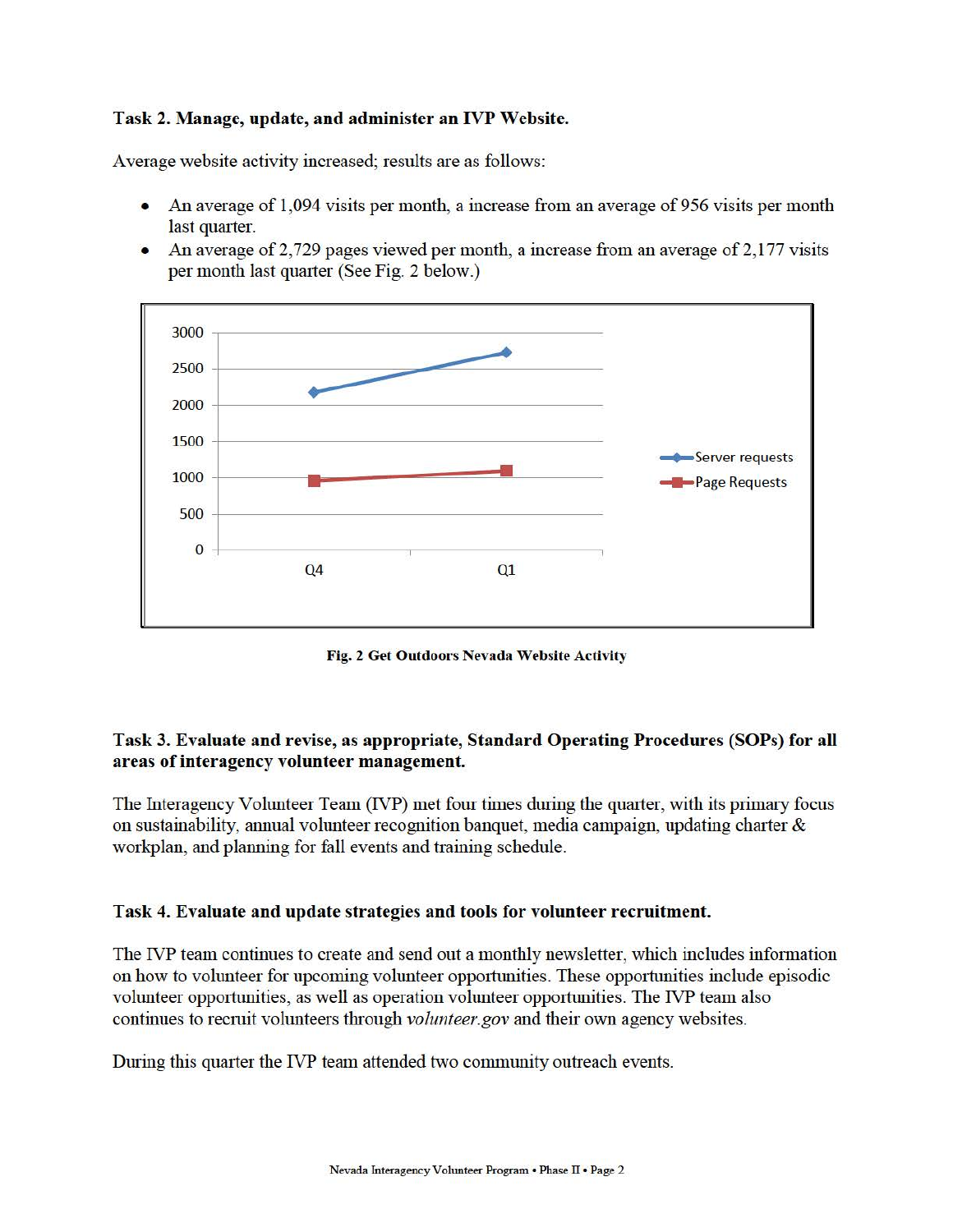| Event Name                                    | Number of Direct | Number added to     |  |
|-----------------------------------------------|------------------|---------------------|--|
|                                               | Contacts         | <b>Mailing List</b> |  |
| <b>UNLV Graduate Student Involvement Fair</b> | 67               | 32                  |  |
| and Orientation                               |                  |                     |  |
| <b>UNLV Student Involvement Fair</b>          | 87               | 24                  |  |

#### **Table 1. Community Outreach Attendance July 1, 2012 – September 30, 2012**

#### **Task 5. Support Agency Departments and SNAP Teams with conservation projects that require volunteer workforce on the public lands.**

The IVP team continues to work with other SNAP teams to provide logistical support for volunteer events. The Public Lands Institute provided support for the following 6 events which are summarized in Table 2.

#### **Bonanza Extravaganza**

July 4, 2012- Bonanza Trail from Cold Creek- USFS

13 volunteers spent their morning maintain the Bonanza Trail near Cold Creek, NV. In total 14 water bars where maintained and about 120 ft of switchback cuts were removed. This is all within the first 2 miles from the trailhead.

#### **Stewardship Saturday Cattail Cutting**

July 7, 2012- Ash Meadows NWR- USFWS

Members of the Las Vegas Hiking & Outdoors Meet-up, UNLV Service Club Omega Delta Phi, and citizens from Las Vegas, Henderson, Amargosa Valley, Pahrump and Olympia, WA(!) joined together on a beautiful day for habitat improvement work. The event began as 2 refuge staff members welcomed the 32 volunteers who participated. After a refuge orientation and captivating safety briefing led by volunteer event assistants, the attendees split into teams and then gingerly eased into various points along the Crystal Springs outwash channel. Once in the water, these intrepid souls safely used hedge clippers and carpet knives to trim cattails down to about an inch above their base. In total about 18 cubic yards of cattail clippings were removed from 440 linear feet of channel.

#### **Science at the Lake**

August 8, 2012- Boulder Island- NPS

11 volunteers from a teen science program paddled to Boulder Island on kayaks and removed 2 cubic yards of trash. Despite the 116 degree weather, the teens were determined to help out their public lands.

#### **Clean Up at Deer Creek**

August 9, 2012- Deer Creek parking area-USFS 9 volunteers for the Hectors Helper program removed 80lbs of trash from the Deer Creek parking lot.

#### **Clean Up at Sloan**

September 8, 2012- Sloan Canyon NCA-BLM

Three groups of people worked to remove at total 150 cubic yards of trash from Sloan Canyon. 27 Eagle scouts removed 60 cubic yards from one area, 50 volunteers removed 60 cubic yards from another area, and a group of shooters removed 30 cubic yards.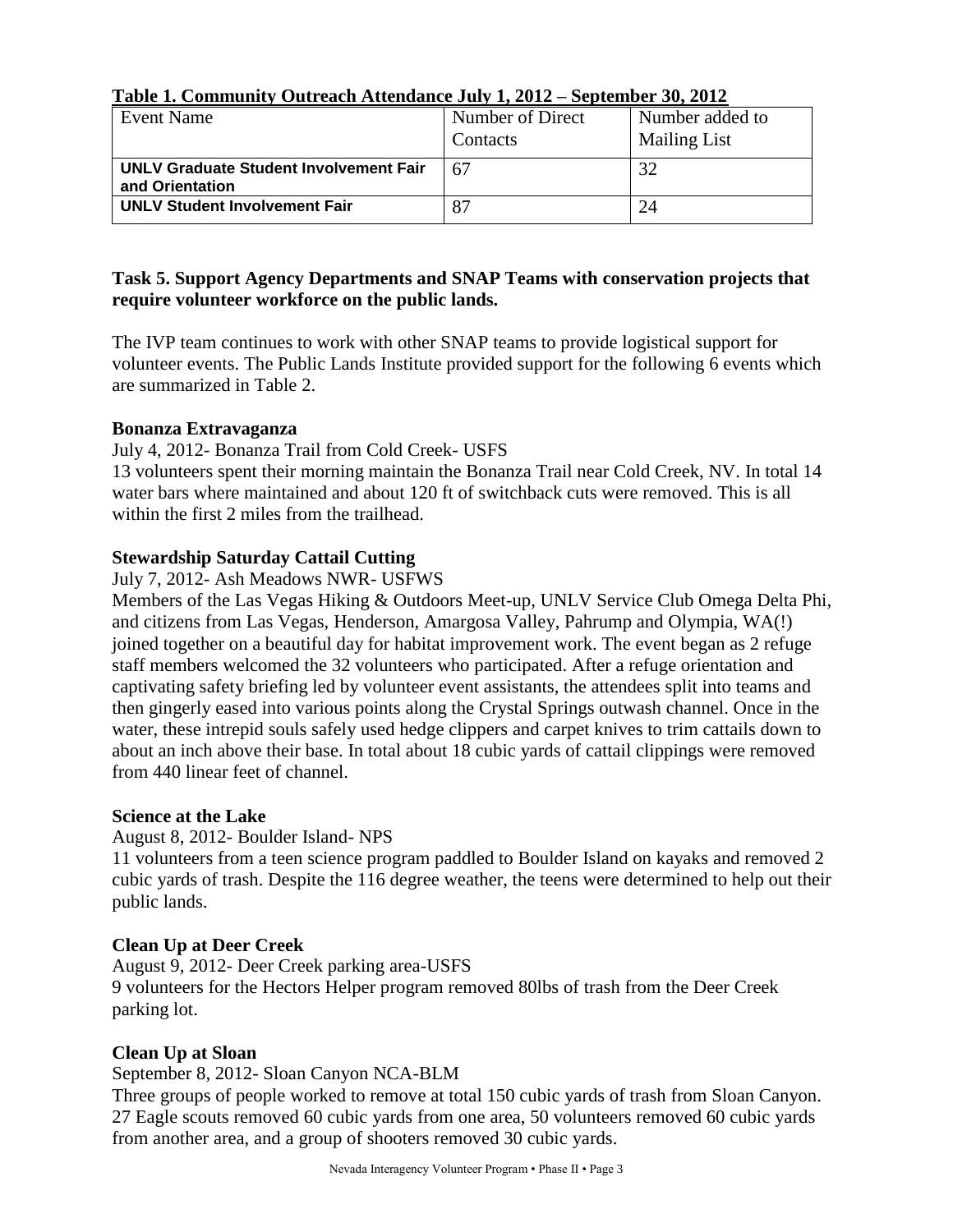#### **National Public Lands Day- Bell Vista Shooting Area Clean-up**

September 22, 2012- Bell Vista Shooting Range, Pahrump- BLM 91 volunteers removed 84 cubic yards of trash from the Bell Vista Shooting Area.

| Date           | Agency      | Location                                  | Nature of<br>Work  | Number of<br>Volunteers | Accomplishments                                                                                                                                                                                                                                                        | Total<br>Volunteer<br>Hours |
|----------------|-------------|-------------------------------------------|--------------------|-------------------------|------------------------------------------------------------------------------------------------------------------------------------------------------------------------------------------------------------------------------------------------------------------------|-----------------------------|
| July 4, 2012   | <b>USFS</b> | Bonanza<br>Trail<br>from<br>Cold<br>Creek | Restoration        | 13                      | 13 volunteers spent<br>their morning<br>maintain the<br>Bonanza Trail near<br>Cold Creek, NV. In<br>total 14 water bars<br>where maintained<br>and about 120 ft of<br>switchback cuts<br>were removed. This<br>is all with the first 2<br>miles from the<br>trailhead. | 52                          |
| July 7, 2012   | <b>FWS</b>  | Ash<br>Meadows                            | Restoration        | 13                      | 13 volunteers spent<br>their morning<br>maintain the<br>Bonanza Trail near<br>Cold Creek, NV. In<br>total 14 water bars<br>where maintained<br>and about 120 ft of<br>switchback cuts<br>were removed. This<br>is all with the first 2<br>miles from the<br>trailhead. | 52                          |
| August 8, 2012 | <b>NPS</b>  | <b>Boulder</b><br>Island,<br>Lake<br>Mead | Litter<br>Clean-up | 11                      | 11 volunteers from<br>a teen science<br>program paddled to<br>Boulder Island on<br>kayaks and<br>removed 2 cubic<br>yards of trash.<br>Despite the 116<br>degree weather, the<br>teens were<br>determined to help<br>out their public<br>lands.                        | 44                          |

#### **Table 2. 2012 IVP Volunteer Events from July 1 – September 30, 2012**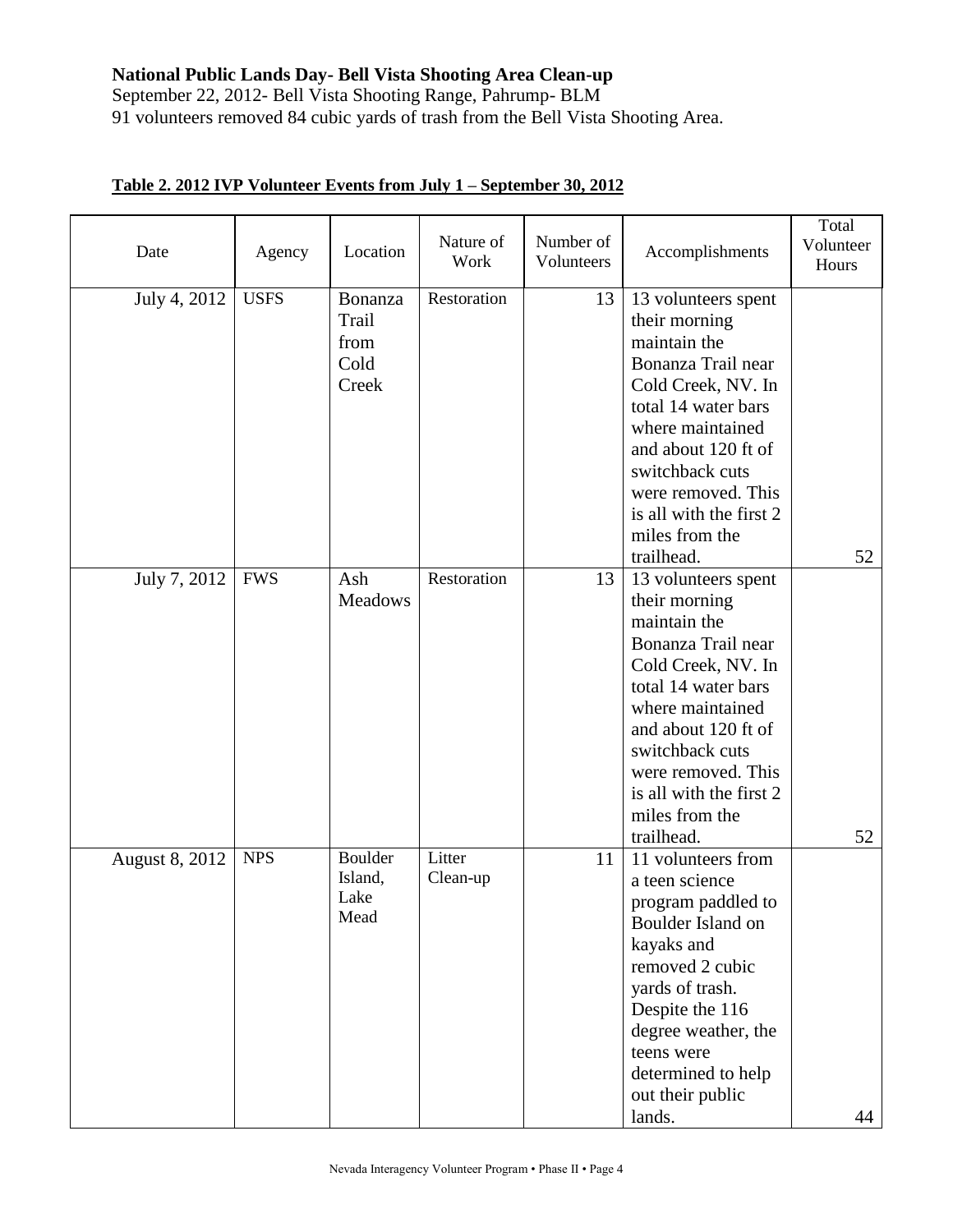| August 9, 2012    | <b>USFS</b>     | Deer              | Litter   | 9   | 9 volunteers for the  |     |
|-------------------|-----------------|-------------------|----------|-----|-----------------------|-----|
|                   |                 | creek             | Clean-up |     | <b>Hectors Helper</b> |     |
|                   |                 |                   |          |     | program removed       |     |
|                   |                 |                   |          |     | 80lbs of trash from   |     |
|                   |                 |                   |          |     | the Deer Creek        |     |
|                   |                 |                   |          |     | parking lot.          | 36  |
| September 8, 2012 | <b>BLM</b>      | Sloan             | Litter   | 77  | Three groups of       |     |
|                   |                 | Canyon            | Clean-up |     | people worked to      |     |
|                   |                 |                   |          |     | remove at total 150   |     |
|                   |                 |                   |          |     | cubic yards of trash  |     |
|                   |                 |                   |          |     | from Sloan Canyon.    |     |
|                   |                 |                   |          |     | 27 Eagle scouts       |     |
|                   |                 |                   |          |     | removed 60 cubic      |     |
|                   |                 |                   |          |     | yards from one        |     |
|                   |                 |                   |          |     | area, 50 volunteers   |     |
|                   |                 |                   |          |     | removed 60 cubic      |     |
|                   |                 |                   |          |     | yards from another    |     |
|                   |                 |                   |          |     | area, and a group of  |     |
|                   |                 |                   |          |     | shooters removed      |     |
|                   |                 |                   |          |     | 30 cubic yards.       | 308 |
| September 22,     | <b>BLM</b>      | <b>Bell Vista</b> | Litter   | 91  | 91 volunteers         |     |
| 2012              |                 |                   | Clean-up |     | removed 84 cubic      |     |
|                   |                 |                   |          |     | yards of trash from   |     |
|                   |                 |                   |          |     | the Bell Vista        |     |
|                   |                 |                   |          |     | Shooting Area.        | 364 |
|                   |                 |                   |          |     |                       |     |
|                   |                 |                   |          |     |                       |     |
|                   |                 |                   |          |     |                       |     |
|                   |                 |                   |          |     |                       |     |
| <b>TOTALS</b>     | $\underline{6}$ |                   |          | 214 |                       | 856 |

**Table 2 shows the details of the types of events that were conducted with the assistance of the IVP team from July to September 2012.**

#### **Task 6. Evaluate, refine, enhance, and deliver interagency volunteer orientation and training program.**

The IVP team will resume interagency volunteer orientation training using the newly created DVD's.

No volunteer trainings were held this quarter.

| Date/Time | <b>Event Name</b><br><b>Location</b> |  | <b>Description</b> | <b>Number of Volunteers</b><br><b>Attended</b> |
|-----------|--------------------------------------|--|--------------------|------------------------------------------------|
|           |                                      |  |                    |                                                |

#### **Table 3. July- September 2012 Trainings**